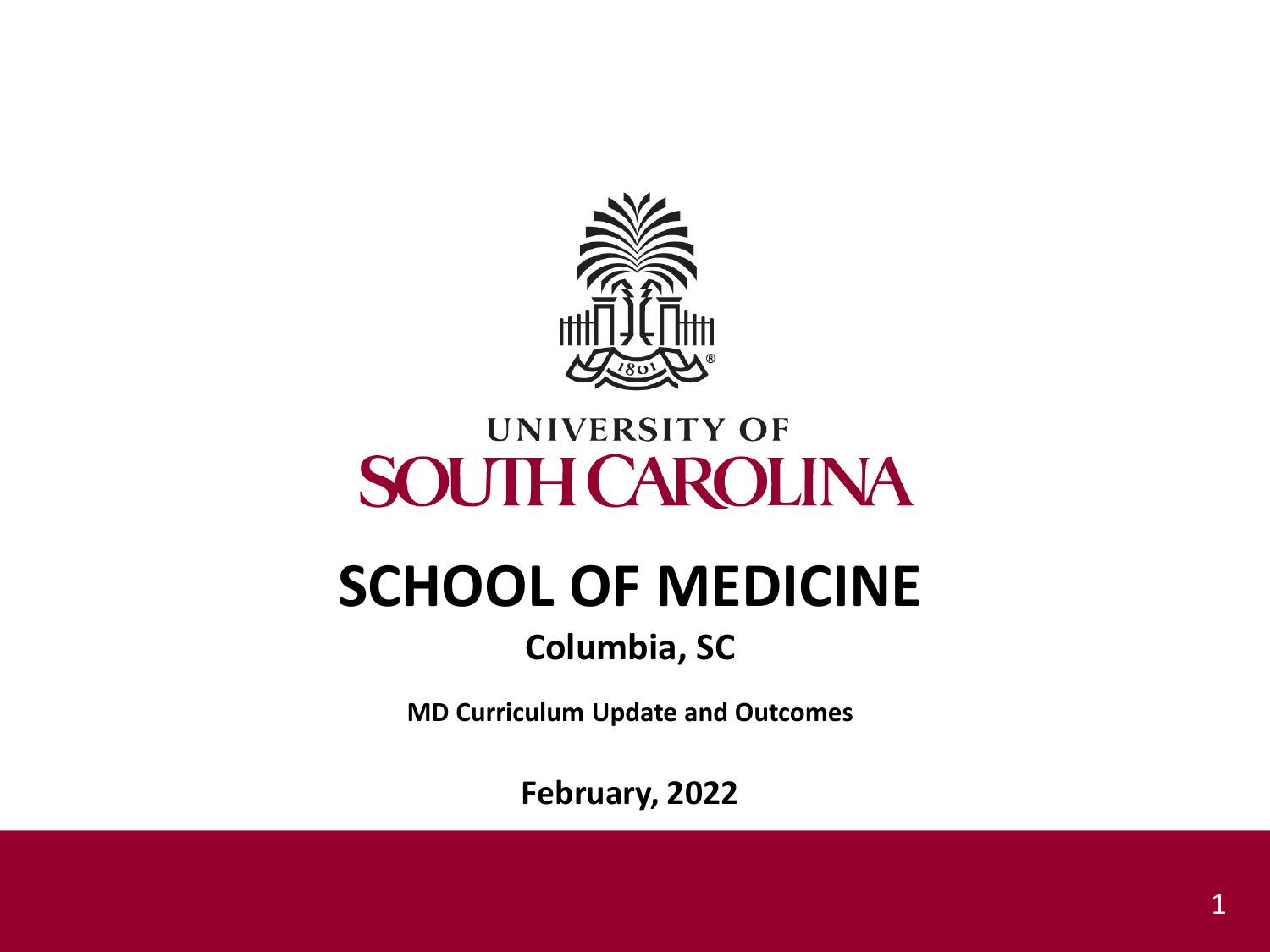# Initial Charge

- In 2017 Dean Hall appointed Drs. Caughman Taylor and Marlene Wilson to chair the Curriculum Innovation Task Force
- A recommendation derived from the strategic planning process the committee was charged with reviewing and making recommendations for updating the MD curriculum

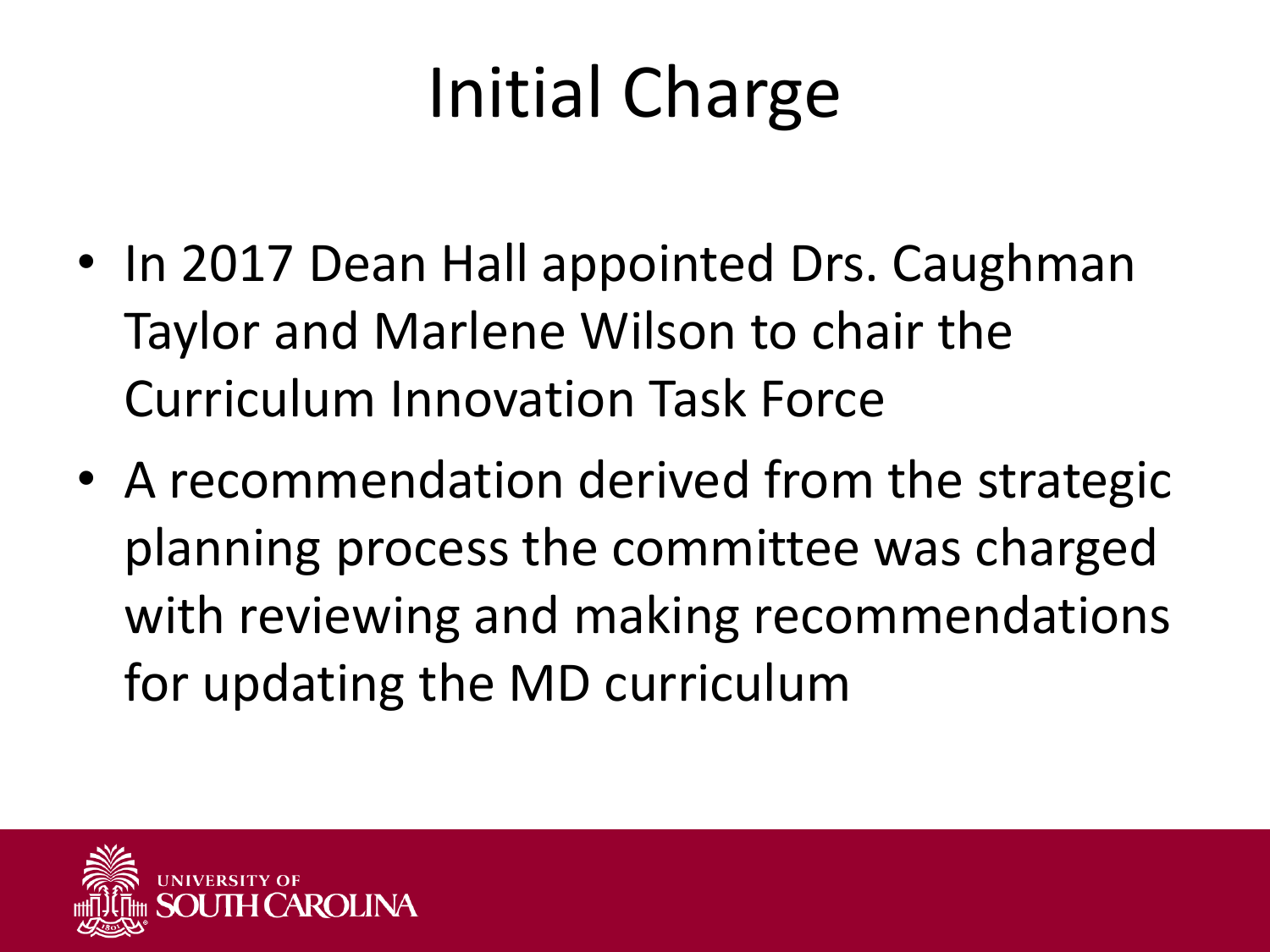#### Recommendations

- Expand M-I orientation to 2 weeks with an emphasis on skill acquisition and clinical exposure
- Begin M-II classes 2 weeks earlier in late July
- Move physical diagnosis to the M-I year
- Create a new course to focus on developing a skill set to use the latest, best evidence in making care decisions (ACE)

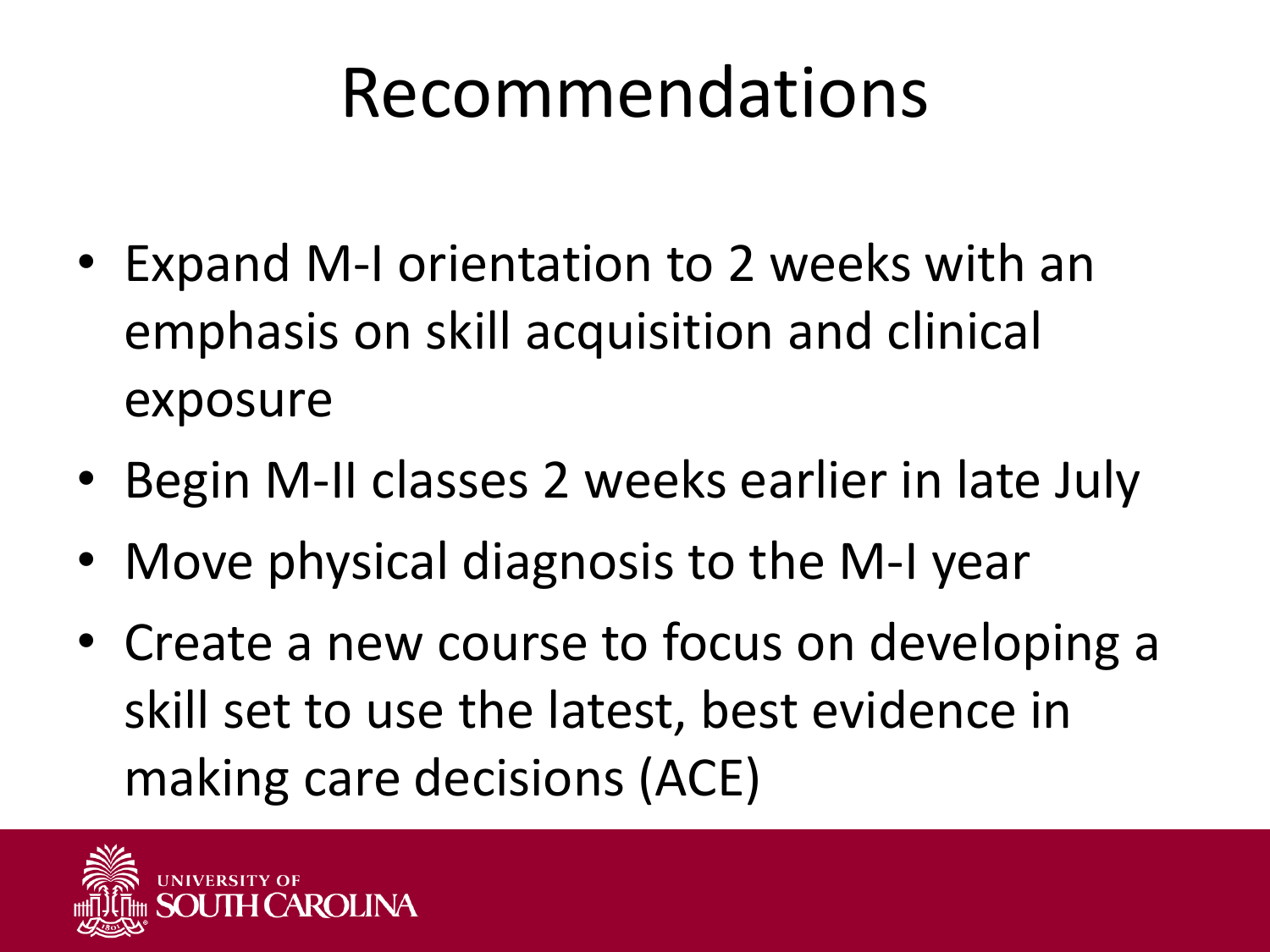#### Recommendations

- Create a new course in Health Systems Science (HSS) to pull together existing content with new content in change management and social determinants of health
- Start the new curriculum in the Fall of 2020

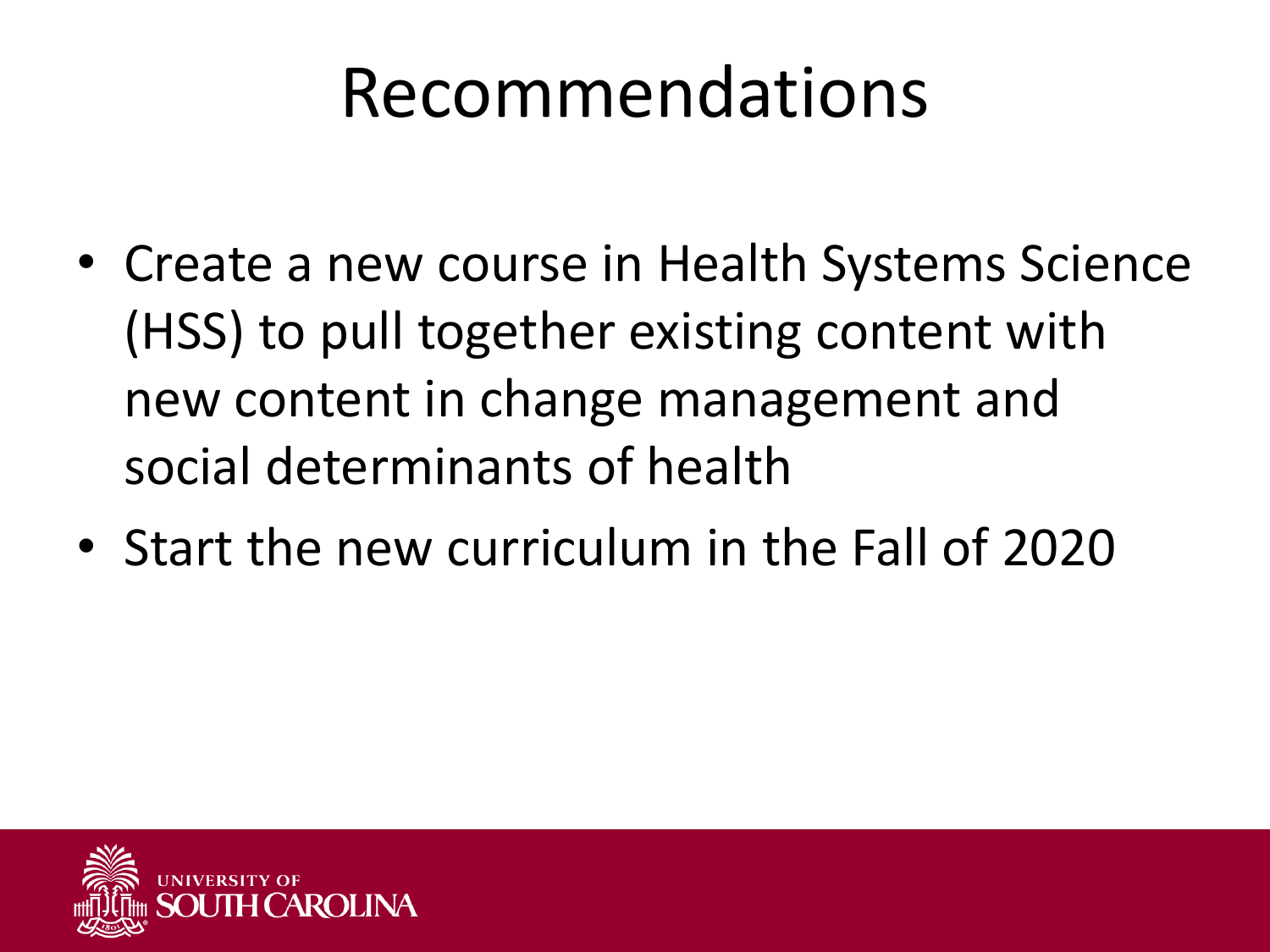#### M-I Recommendations

- Combine Gross Anatomy, Histology, and the Neuroanatomy aspects of Neuroscience into 1 course in the fall semester
- Combine Biochemistry into 1 spring semester course
- Move Neuroscience to the M-II year

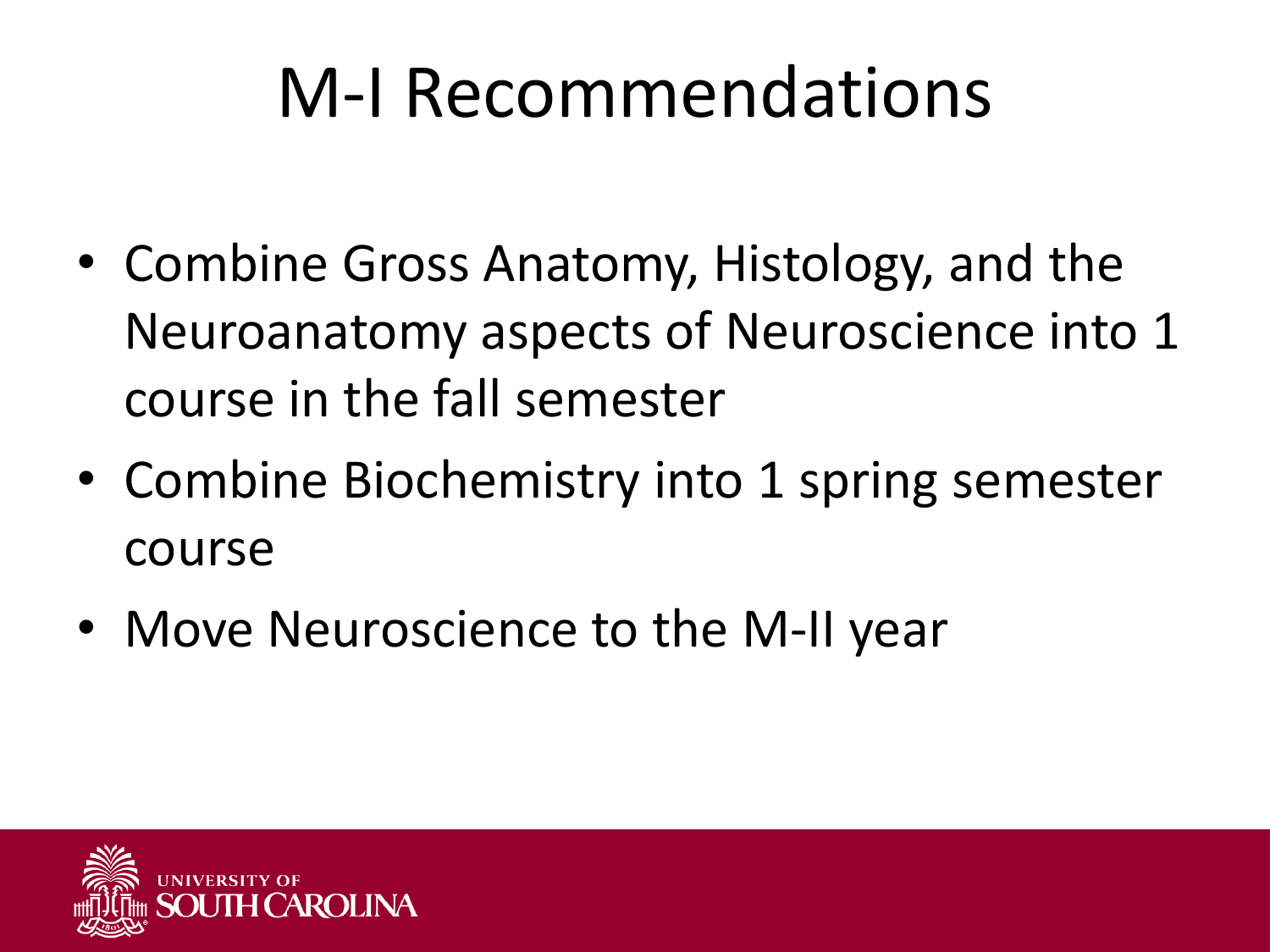## M-II Recommendations

- Restructure all basic science courses into smaller interdisciplinary, organ system based blocks starting with a general principles block and finishing with an integrated infectious disease block
- Blocks would include: cardiovascular, renal, pulmonary, hematology, musculoskeletal, gastrointestinal, endo/repro and neuroscience

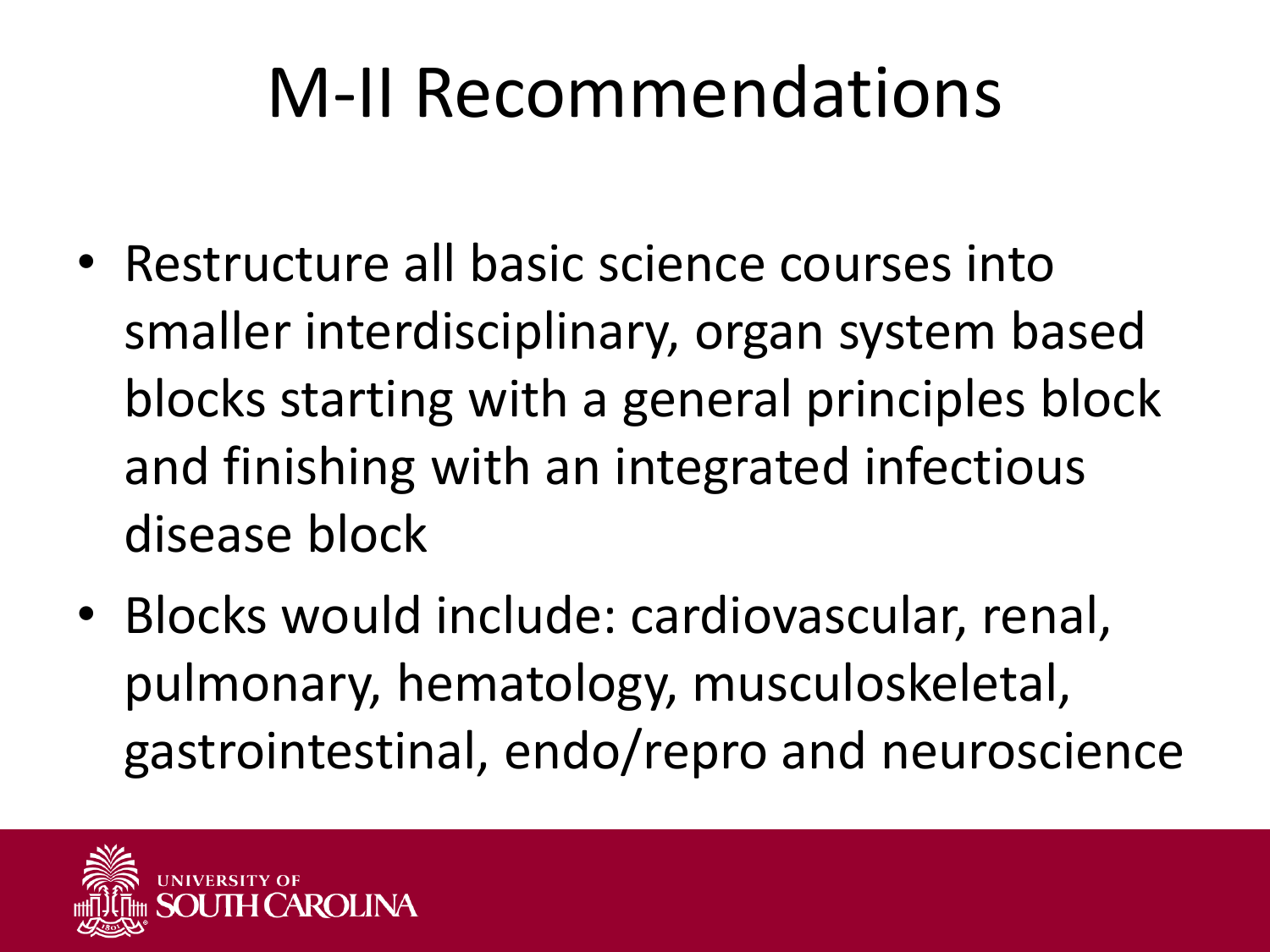#### M-II Curriculum

|        |                 |  | Mid-              |                       |  |  |           |           |  |                                |                |  |  |  |       |                 |               |                                         |                 |     |  |         |    |          |                                       |  |  |  |              |  |  |              |                   |  |                                   |     |  |              |  |  |  |  |
|--------|-----------------|--|-------------------|-----------------------|--|--|-----------|-----------|--|--------------------------------|----------------|--|--|--|-------|-----------------|---------------|-----------------------------------------|-----------------|-----|--|---------|----|----------|---------------------------------------|--|--|--|--------------|--|--|--------------|-------------------|--|-----------------------------------|-----|--|--------------|--|--|--|--|
|        |                 |  |                   | July<br><b>August</b> |  |  |           | September |  |                                | <b>October</b> |  |  |  |       | <b>November</b> |               |                                         | <b>December</b> |     |  | January |    | February |                                       |  |  |  | <b>March</b> |  |  | April        |                   |  |                                   | May |  | June         |  |  |  |  |
|        |                 |  | General           |                       |  |  |           |           |  |                                |                |  |  |  |       |                 | reak          |                                         |                 |     |  |         |    |          |                                       |  |  |  | <b>Neuro</b> |  |  |              | <b>Integrated</b> |  |                                   |     |  |              |  |  |  |  |
|        |                 |  | <b>Principles</b> |                       |  |  | <b>CV</b> |           |  | Pulmonary   Renal   Hematology |                |  |  |  |       |                 |               | $\overline{a}$<br><b>b</b> <sup>1</sup> | <b>MSK</b>      | eak |  |         | GI |          | Endo/Repro Neuro $\frac{1}{\sqrt{2}}$ |  |  |  |              |  |  | <b>Block</b> |                   |  | Dedicated                         |     |  |              |  |  |  |  |
| $\sim$ | System Blocks   |  |                   |                       |  |  |           |           |  |                                |                |  |  |  |       |                 |               |                                         |                 | ๛   |  |         |    |          |                                       |  |  |  |              |  |  |              |                   |  | <b>Study (CBSE</b><br>and Step 1) |     |  | <b>Break</b> |  |  |  |  |
| œ<br>₷ | <b>ACE</b>      |  |                   |                       |  |  |           |           |  |                                |                |  |  |  |       |                 | $\frac{8}{5}$ | liday                                   |                 |     |  |         |    |          |                                       |  |  |  |              |  |  |              |                   |  |                                   |     |  |              |  |  |  |  |
|        | <b>Clinical</b> |  |                   |                       |  |  |           |           |  |                                |                |  |  |  | Thanl |                 | 으<br>ᅩ        |                                         |                 |     |  |         |    |          | qs                                    |  |  |  |              |  |  |              |                   |  |                                   |     |  |              |  |  |  |  |
|        | <b>Aspects</b>  |  |                   |                       |  |  |           |           |  |                                |                |  |  |  |       |                 |               |                                         |                 |     |  |         |    |          |                                       |  |  |  |              |  |  |              |                   |  |                                   |     |  |              |  |  |  |  |

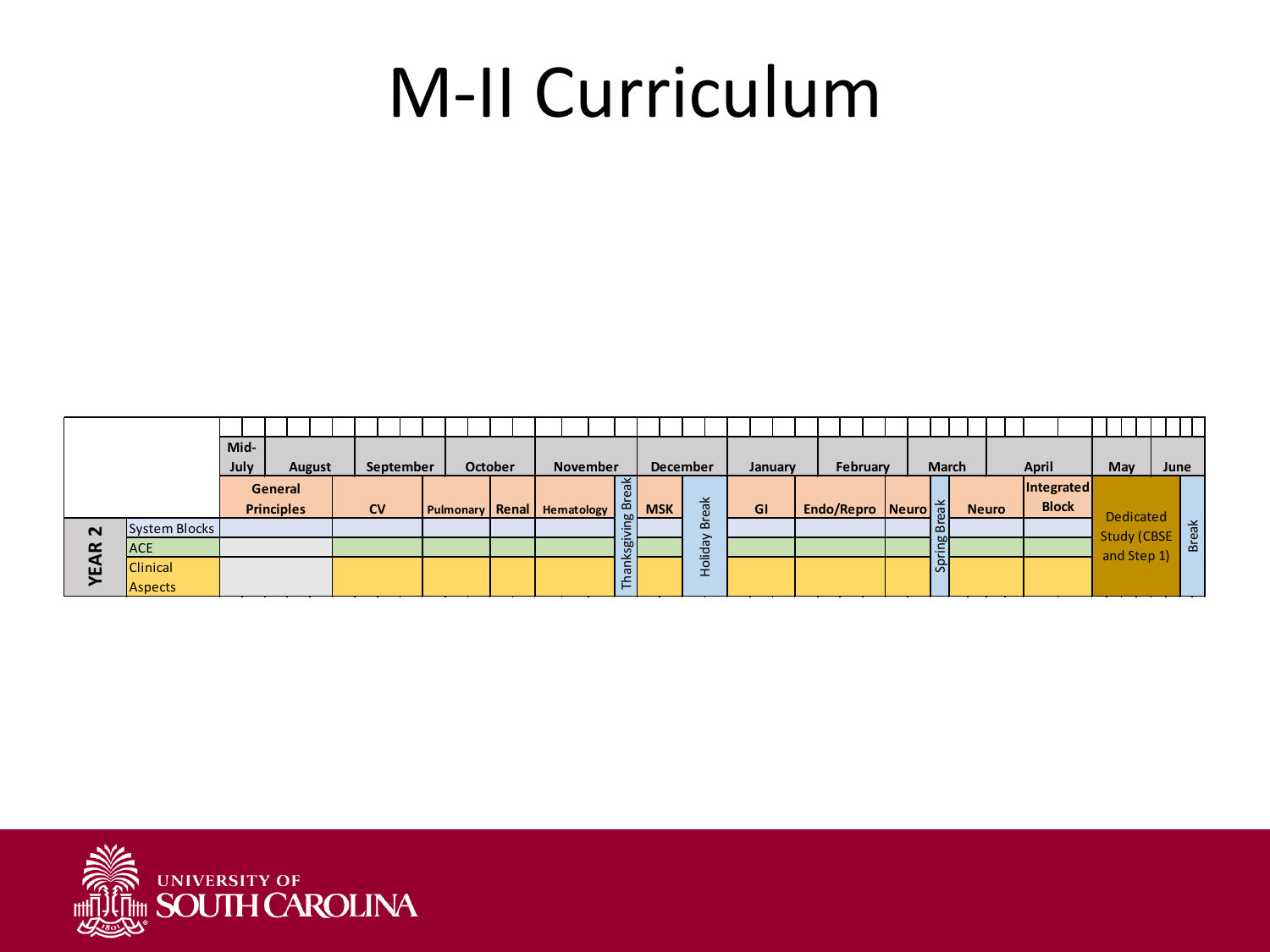#### M-III Recommendations

- Expansion of orientation to 2 weeks
- Additional elective time

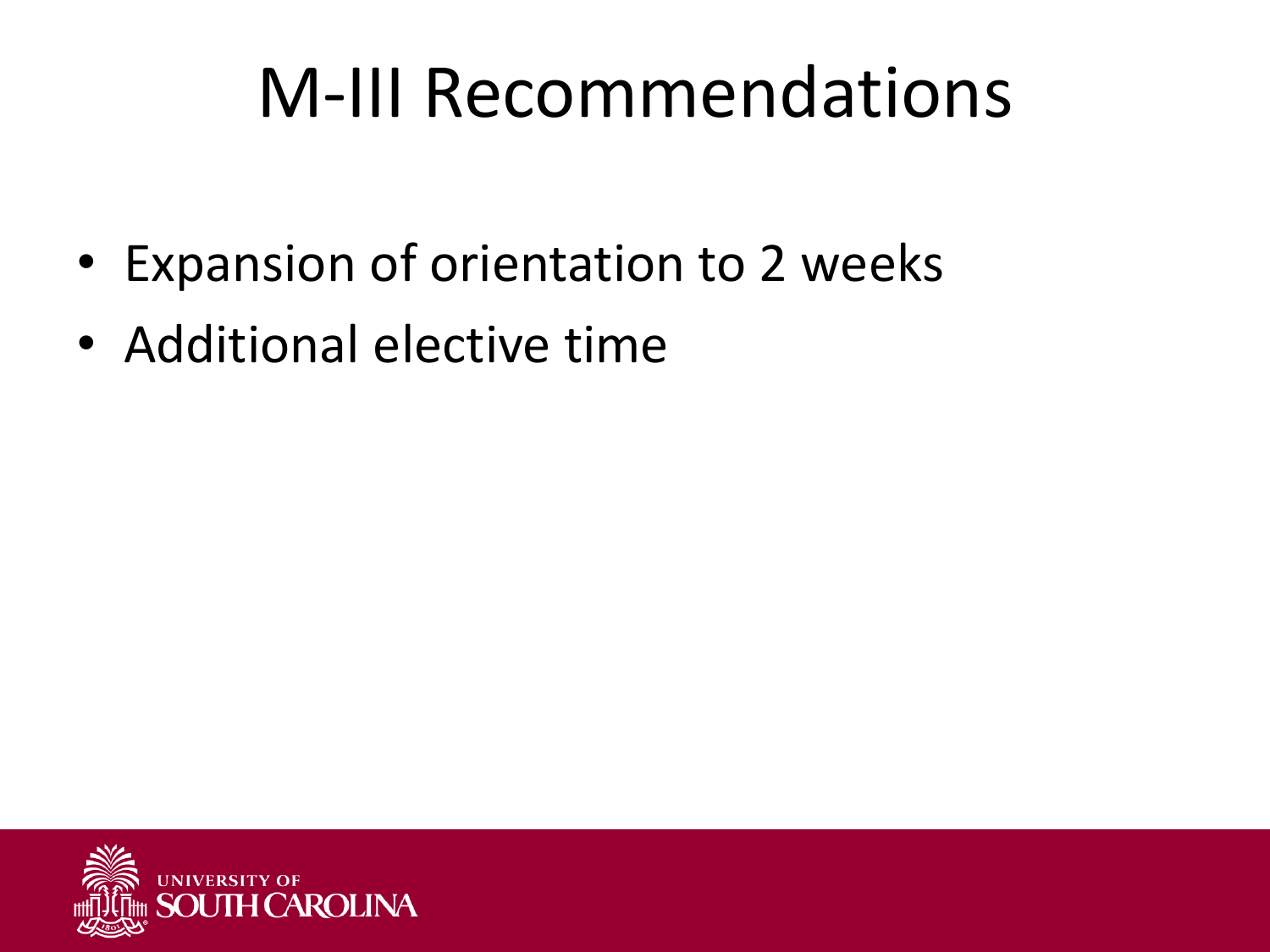#### M-IV Recommendations

- Expand Capstone for 1 to 4 weeks with a focus on transition to residency
- Move the interprofessional course (Transforming Health) from the spring of the M-I year to M-IV
- Increase number of 4-week electives from 3 to 4

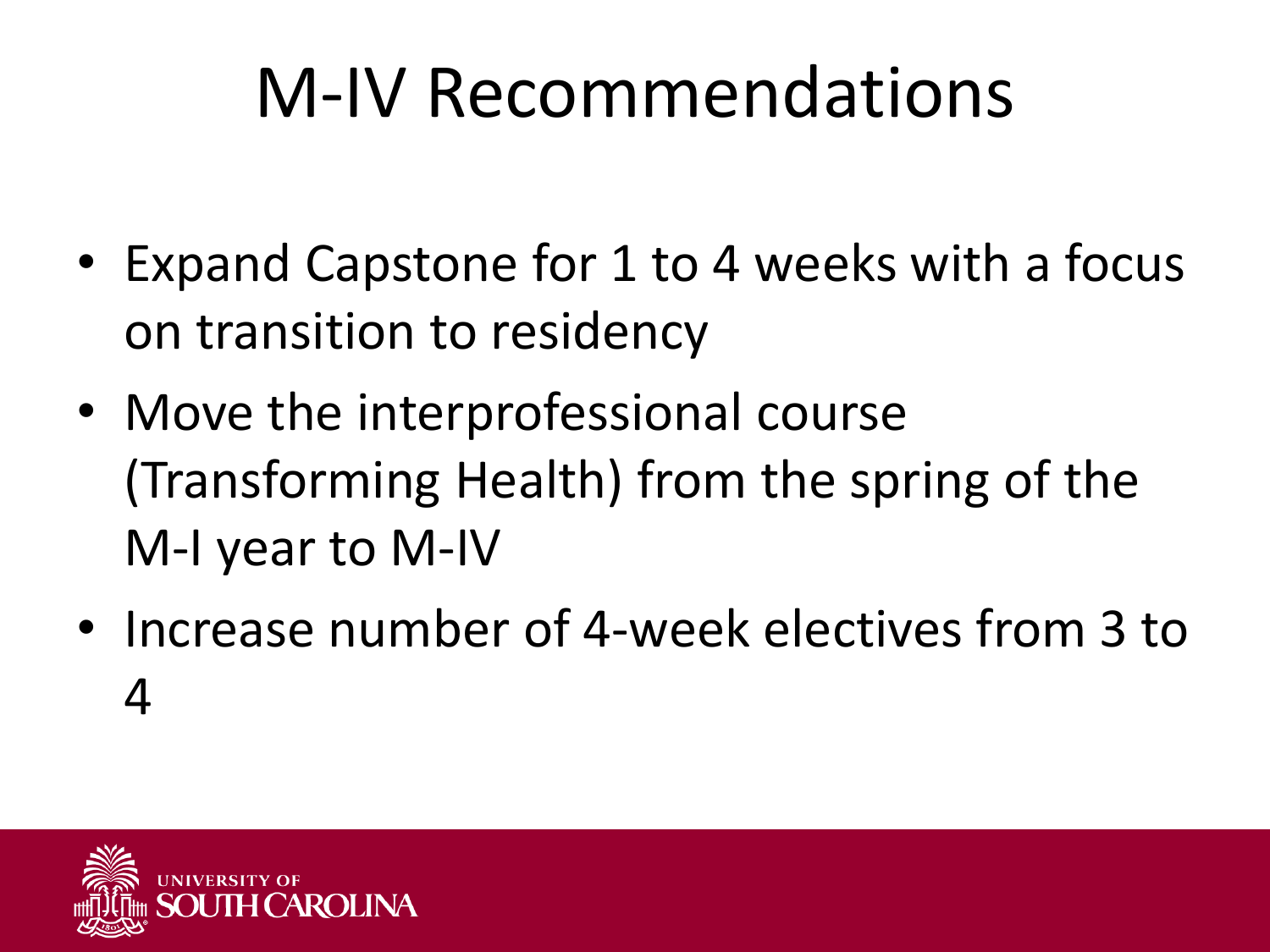#### Implementation

- Overall most recommendations were or are in the process of being implemented
- The M-III recommendations were not accepted by the Curriculum Committee
- Modifications to the recommendations have and are being made to allow for scheduling issues, faculty availability, and actual time needed to cover the material

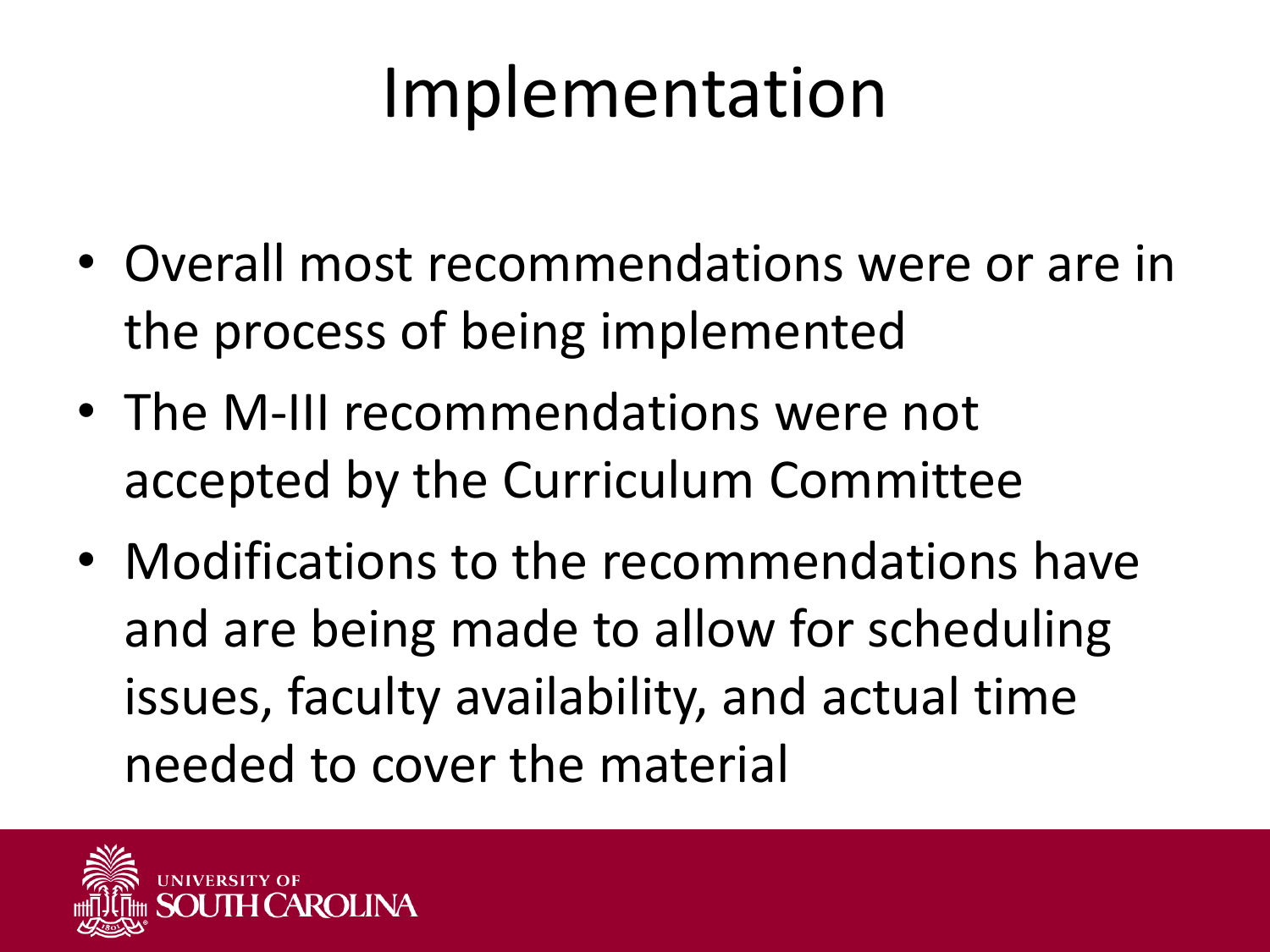## Implementation Timeline

- Spring 2019: Physical diagnosis moved to the M-I year as part of ICM
- July 2020: M-I orientation expanded to 2 weeks with new instruction in mental health first aid, diversity and inclusion, learning skills, and clinical skills training

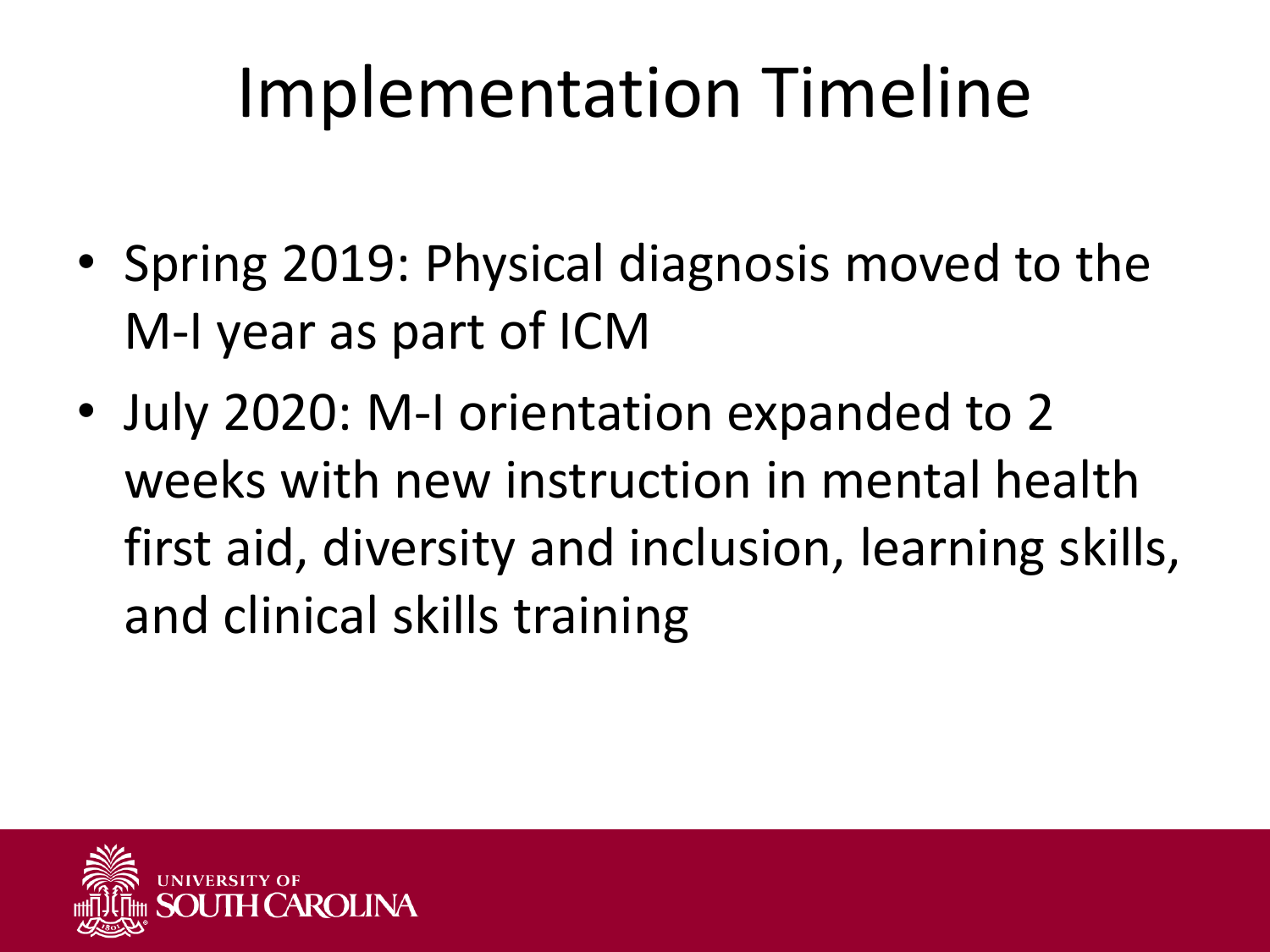# Implementation Timeline

- August 2020: New M-I curriculum introduced
- HSS incorporated into ICM with new content areas (instead of being a separate course)
- Spring 2021: ACE introduced into the curriculum
- July 2021: New M-II curriculum introduced
- Spring 2022: Expanded Capstone and Transforming Health course begin

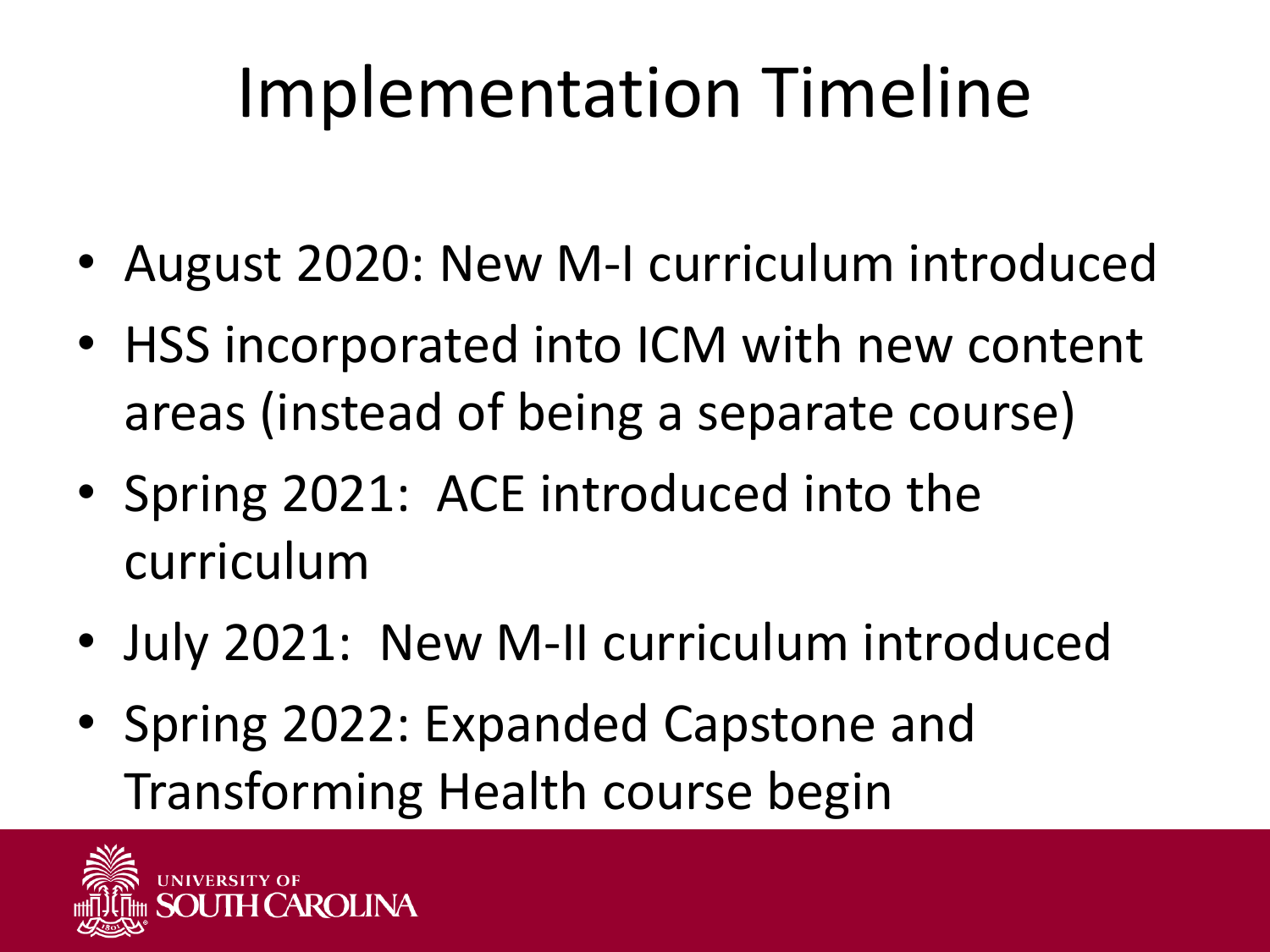## Implementation Timeline

- Spring 2022: Remediation of a block is still a work in progress as is the integrated disease block
- Moving forward need to continue to focus on better integration of material and removal of redundancy when possible

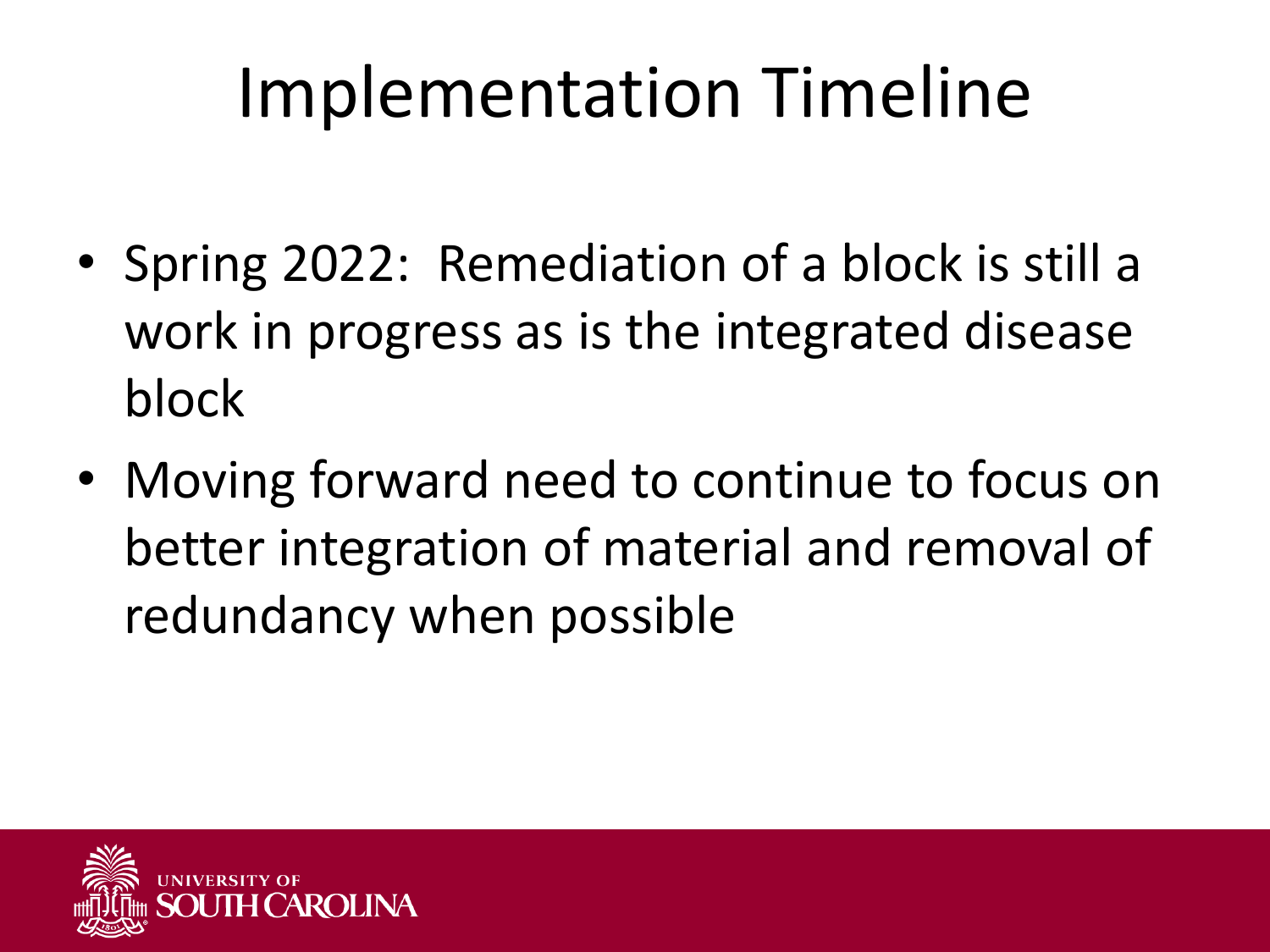# Additional Changes

- Gate exam eliminated when the Step 2 Clinical Skills exam was sunsetted
- Moved to computer based testing in the first 2 years
- All courses/blocks in the M-I and M-II years will become P/F beginning with the entering class of 2022

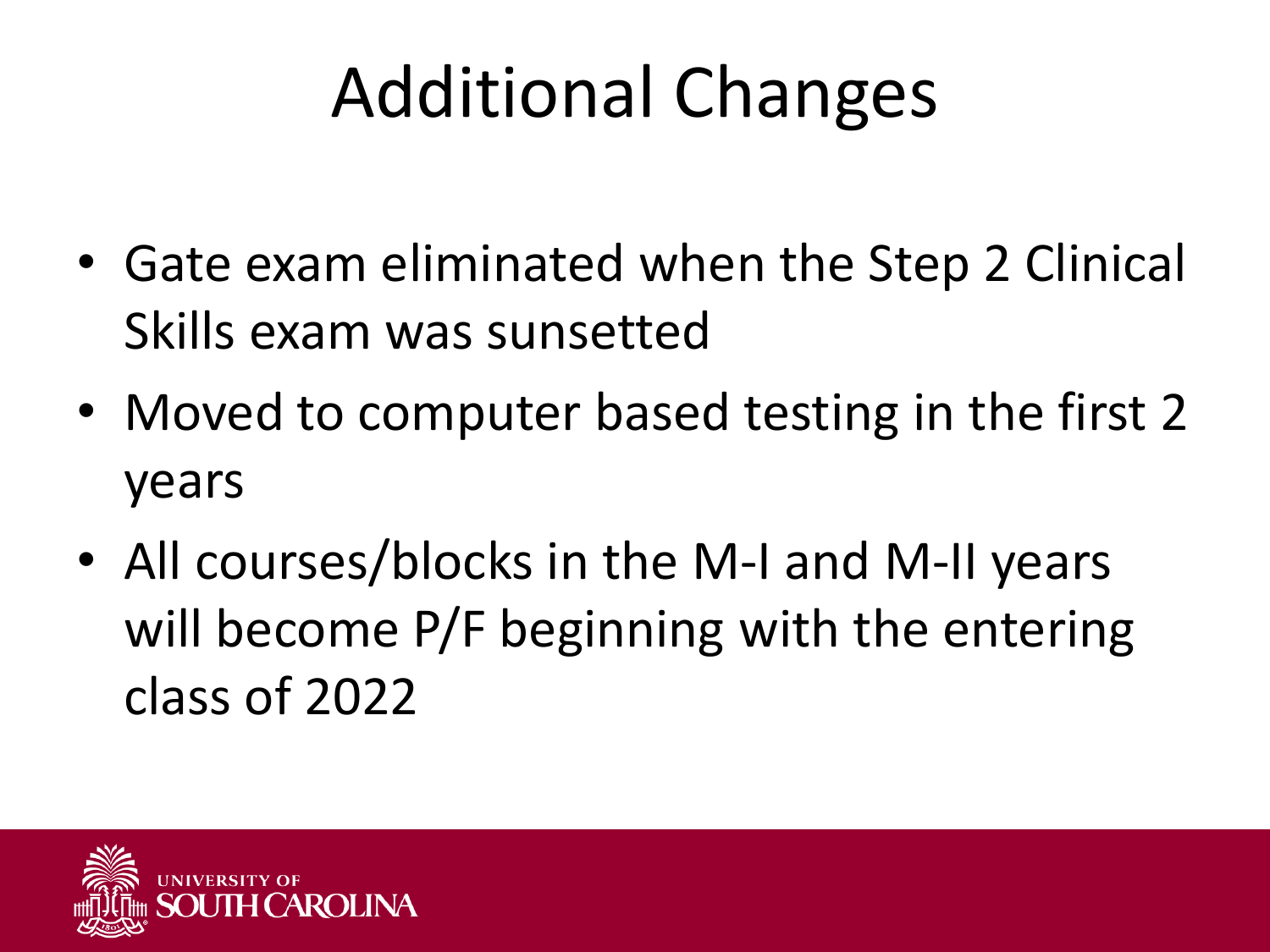- Moving physical diagnosis to M-I received positively
- Unanticipated adjustment for M-I's starting in the spring semester moving from one large course to multiple content laden courses
- While data is limited students needing to remediate M-I courses has decreased in the fall and increased in the spring

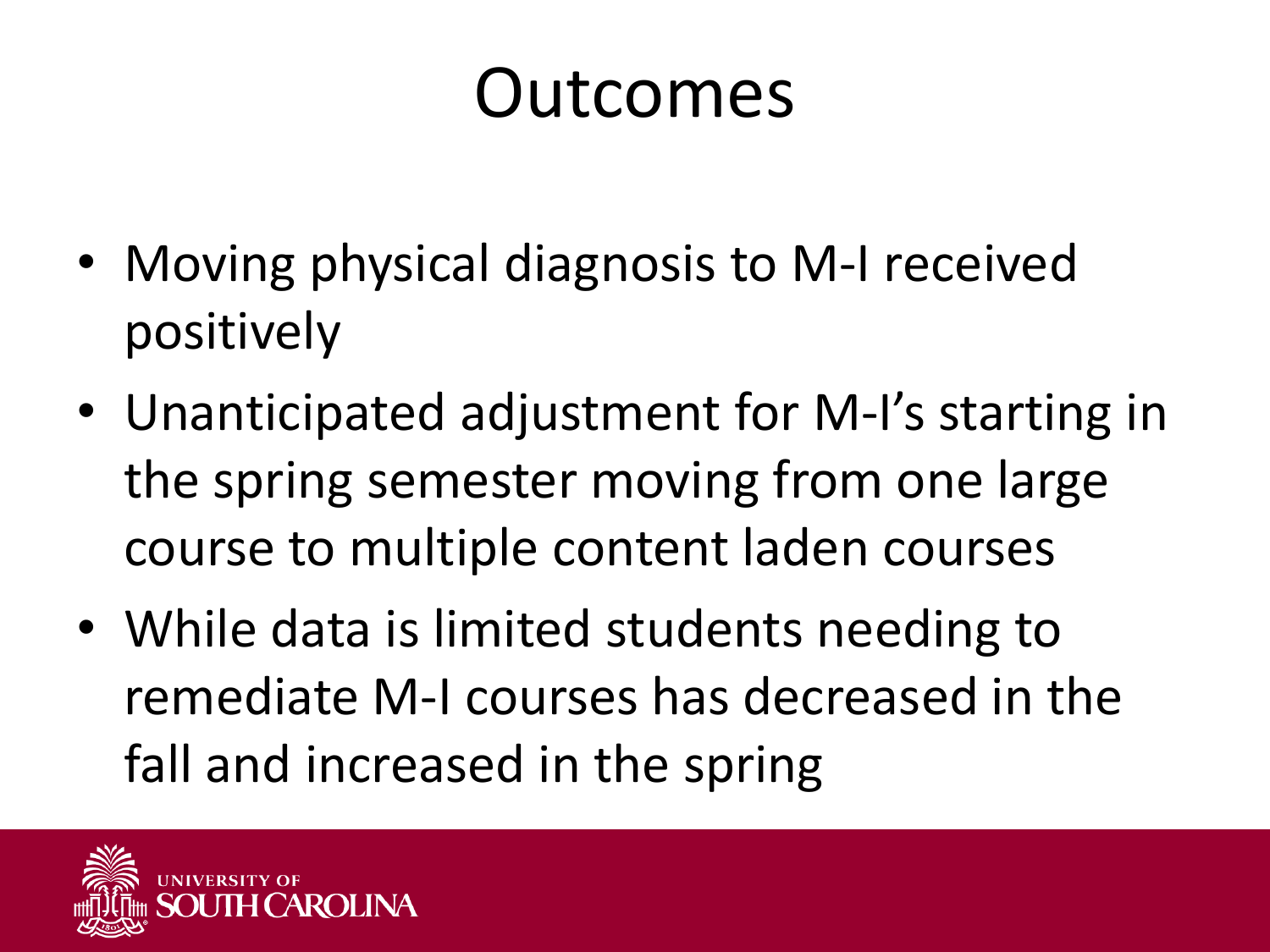- Starting M-II year 2 weeks early increased conflicts with students finishing summer projects and M-I orientation participation
- M-II General Principles block was content heavy, some students had difficulty adjusting coming back from summer break
- Overall students seemed pleased with better integration of material

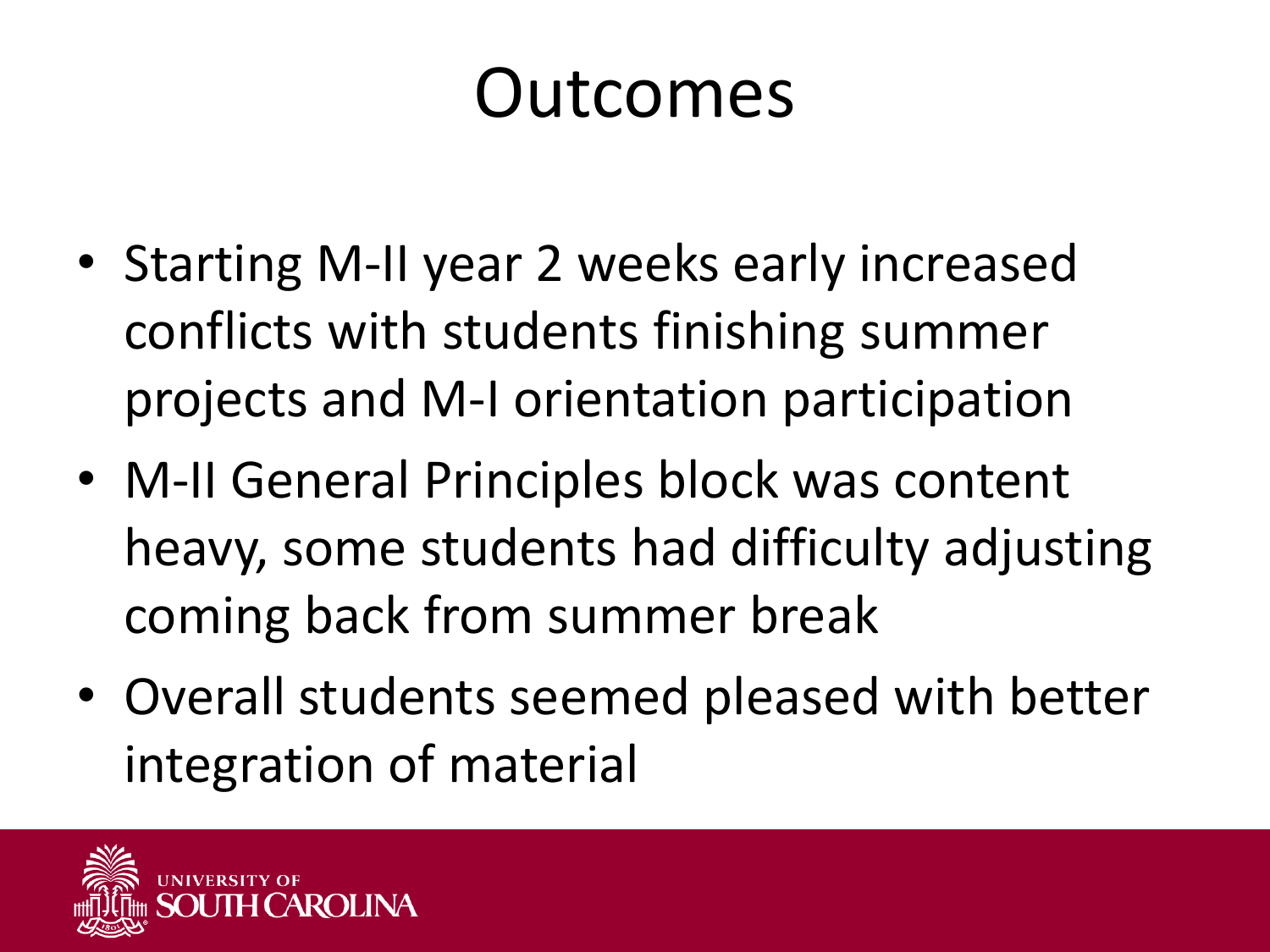- While the M-I year retained a Fall and Spring Break, the M-II year lost Fall break, but ended up with the entire week of Thanksgiving off
- Given M-II classes started 2 weeks earlier this has made for a long semester with no breaks
- M-II's do however have a "weekend break" at the end of each block